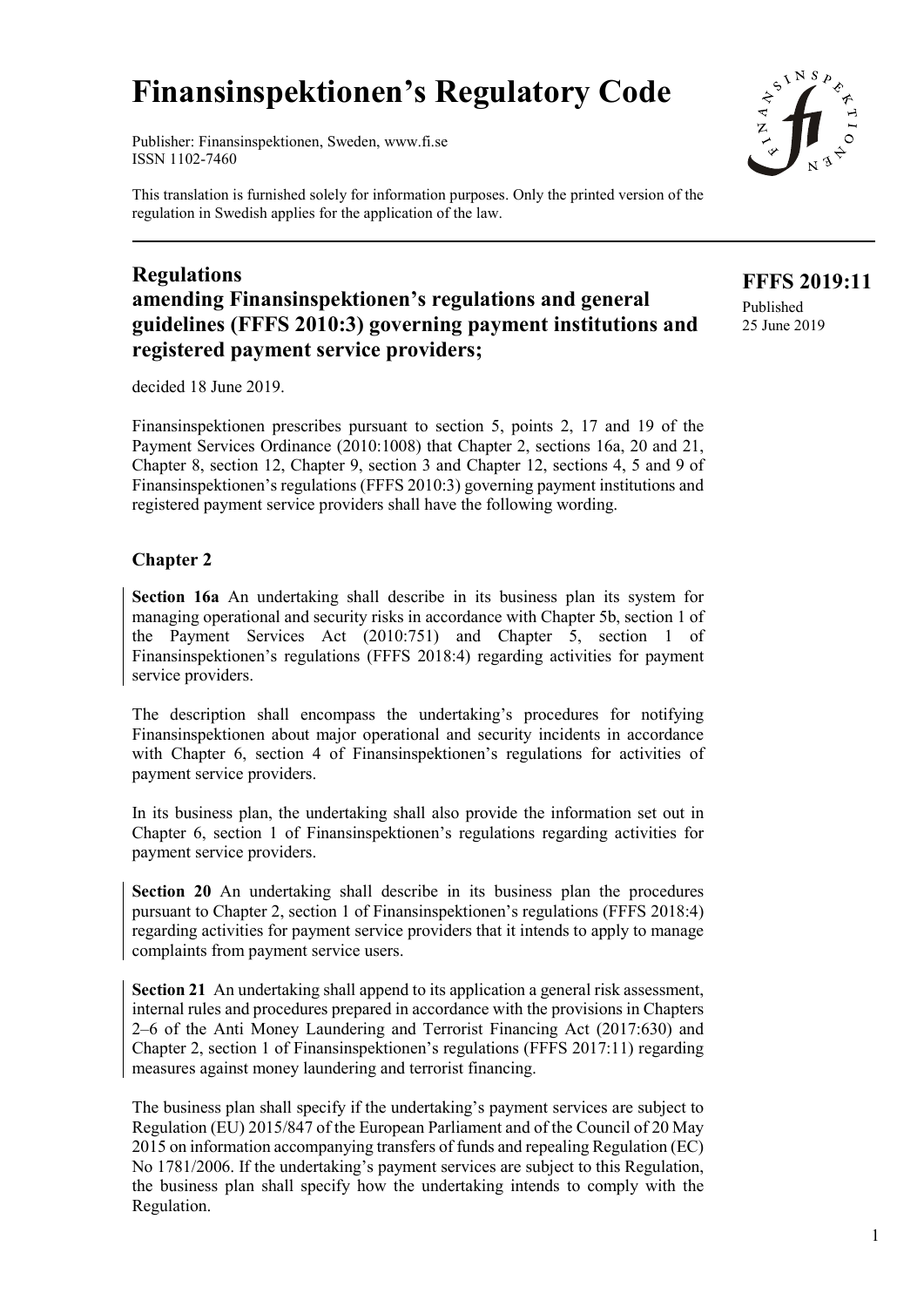#### **Chapter 8**

**Section 12** Provisions on how a payment institution shall manage complaints regarding payment services are set out in Chapter 2, section 1 of Finansinspektionen's regulations (FFFS 2018:4) regarding activities for payment service providers.

#### **Chapter 9**

**Section 3** Payment volume refers to one-twelfth of the total amount of the payment transactions executed by the payment institution the preceding financial year.

The capital requirement is the sum of the elements calculated under a–e, multiplied by an appropriate scaling factor in accordance with the third paragraph.

a) 4 per cent of the slice of the payment volume up to EUR 5 million,

b) 2.5 per cent of the slice of the payment volume above EUR 5 million up to EUR 10 million,

c) 1 per cent of the slice of the payment volume above EUR 10 million up to EUR 100 million,

d) 0.5 per cent of the slice of the payment volume above EUR 100 million up to EUR 250 million, and

e) 0.25 per cent of the slice of the payment volume above EUR 250 million.

Scaling factors:

a) 0.5 if the payment institution shall provide payment services provided for in Chapter 1, section 2, point 6 of the Payment Services Act (2010:751),

b) 1 if the payment institution shall provide payment services referred to in Chapter 1, section 2, points 1–5 of the Payment Services Act,

*General guidelines*

Example:

The euro rate on the reporting date is EUR  $1 = SEK 10$ .

A payment institution that provides money transfers in accordance with Chapter 1, section 2, point 6 of the Payment Services Act (2010:751) had a total payment volume of SEK 12 billion in the preceding year, which corresponds to EUR 1.2 billion.

#### Step 1:

Payment volume = EUR 1.2 billion/ $12$  = EUR 100 million.

#### Step 2:

4 per cent of EUR 5 million (0 to EUR 5 million) = EUR  $200,000 +$ 2.5 per cent of EUR 5 million (5 to EUR 10 million) = EUR  $125,000 +$ 1 per cent of EUR 90 million (10 to EUR 100 million) = EUR 900,000  $Total = EUR 1,225,000.$ 

Step 3:  $x 0.5$  = EUR 612,000, which corresponds to SEK 6,120,000.